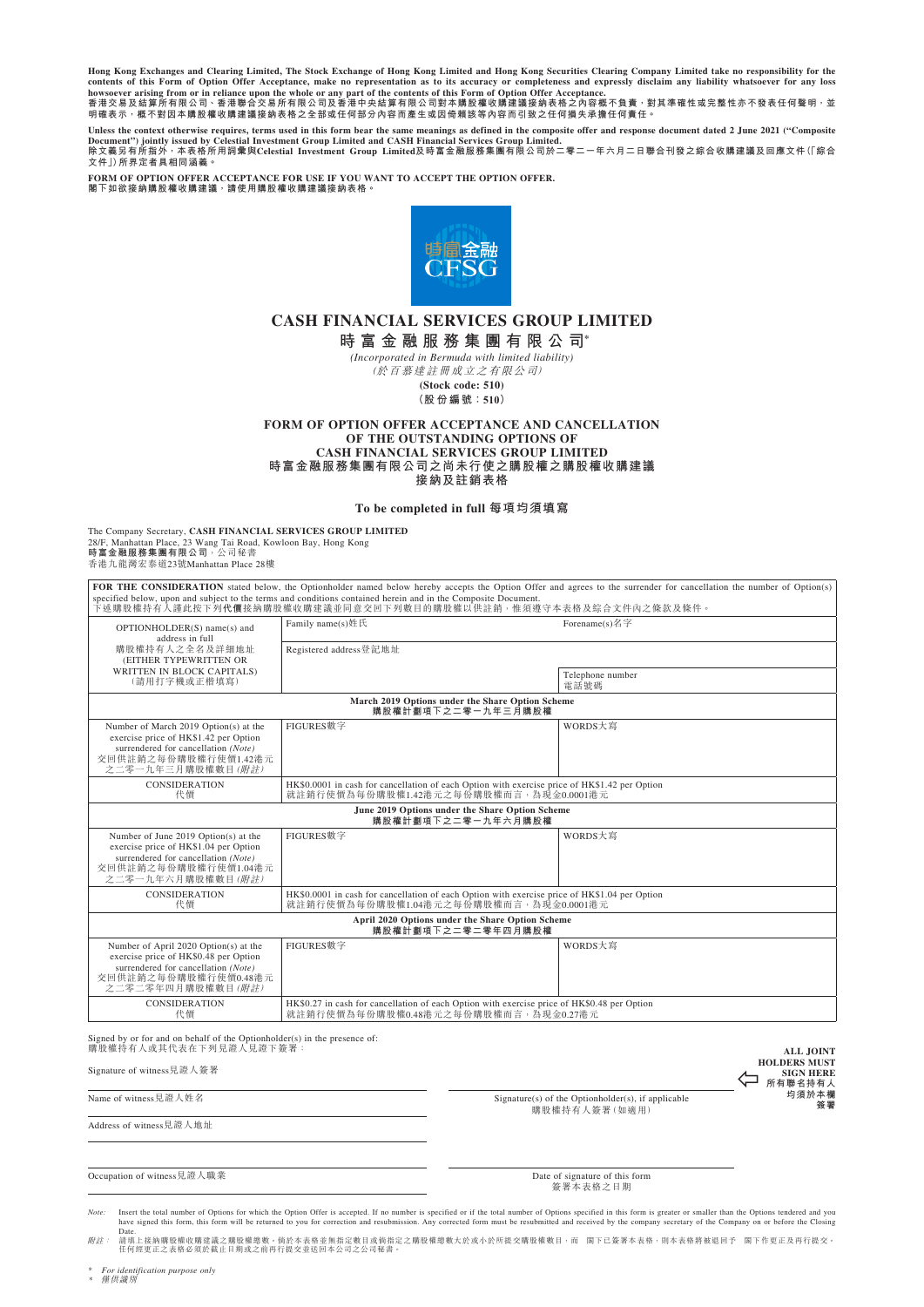#### **THIS FORM IS IMPORTANT AND REQUIRES YOUR IMMEDIATE ATTENTION**

**If you are in any doubt as to any aspect of this form or as to the action to be taken, you should consult your licensed securities dealer or registered institution in securities, bank manager, solicitor, professional accountant or other professional adviser.**

The making of the Option Offer to the Optionholders whose addresses, as shown on the records of the Company, are outside Hong Kong may be affected by the laws of the relevant jurisdictions. Such Optionholders should observe any applicable legal, tax and regulatory requirements in their own jurisdictions. It is the responsibilities of the Optionholders who wish to accept the Option Offer to satisfy themselves as to the full observance of the laws and regulations of the laws and regulations of the acceptance of the Option Offer (inclu which may be required or the compliance with other necessary formalities and the payment of any transfer or other taxes due in such jurisdictions). Any acceptance of the Option Offer by the Optionholders will be deemed to constitute a representation and warranty from such person that the relevant local laws<br>and requirements have been fully complied with by such person, an

This form should be read in conjunction with the Composite Document.

As the Option Offer Price is of four decimal places, the remittances in respect of the cash consideration payable for the Options will be rounded up to the nearest Hong Kong cent.

#### **HOW TO COMPLETE THIS FORM**

Optionholders are advised to read carefully the Composite Document before deciding whether or not to accept the Option Offer. To accept the Option Offer made by Eddid Capital for and on behalf of the Offeror, you should complete and sign this form and forward this form, by post or by hand, marked "CASH<br>Financial Services Group Limited – Option Offer" on the envelope, to th Offeror may determine and announce in accordance with the Takeovers Code. The provisions contained in Appendix I to the Composite Document are incorporated into and form part of this form.

#### **FORM OF OPTION OFFER ACCEPTANCE IN RESPECT OF THE OPTION OFFER**

#### **To: The Offeror and Eddid Capital**

1. My/Our execution of this form (whether or not such form is dated) will be binding on my/our successors and assignees, and will constitute:

- my/our irrevocable acceptance of the Option Offer made by Eddid Capital for and on behalf of the Offeror and contained in the Composite Document for the consideration and on and subject to the terms therein and herein mentioned, in respect of the number of Options specified in this form or, (i) if no number is specified or, the total number of Options specified is greater or smaller than the number of Options tendered, as supported by the certificate(s) of the Options(s) and/or any other documents of of Option Offer Acceptance will be returned to me/us for correction and resubmission. Any corrected form must be resubmitted and received by the company secretary of the Company on or before the latest time and date for acceptance of the Option Offer;
- (b) my/our irrevocable instruction and authority to each of the Offeror and/or Eddid Capital or their respective agent(s) to send a cheque crossed "Not negotiable – account payee only" or banker's cashier order drawn in my/our favour for the cash consideration to which I/we shall have become entitled under the terms of the Option Offer, by ordinary post at my/our risk to the person and the address stated below or, if no name and address is stated below, to me or the firstnamed of us (in the case of joint registered Optionholders) at the registered address shown in the register of Optionholders as soon as possible but in any event within 7 Business Days (a the Offers become unconditional in all respects and the date of receipt by the company secretary of the Company of all the relevant documents to render the acceptance under the Option Offer complete and valid;

*(Insert name and address of the person to whom the cheque or banker's cashier order is to be sent if different from the registered Optionholder or the first-named of joint registered Optionholders.)*

**Name:** (IN BLOCK CAPITALS)

#### **Address:** (IN BLOCK CAPITALS)

- (c) my/our irrevocable instruction and authority to each of the Offeror and/or Eddid Capital and/or such person or persons as any of them may direct to complete and execute any document on my/our behalf in connection with my/our acceptance of the Option Offer and to do any other act that may be necessary or expedient for the purpose of cancelling my/our Option(s) tendered for acceptance of the Option Offer;
- my/our undertaking to execute such further documents and to do such acts and things by way of further assurance as may be necessary or desirable to cancel my/our Share Option(s) tendered for acceptance under the Option Offer to the Offeror or such person or persons as it may be together<br>with all rights attaching thereto with effect on or after the date on which the Document;
- (e) my/our agreement to ratify each and every act or thing which may be done or effected by the Offeror and/or Eddid Capital and/or their respective agent(s) or such person or persons as any of them may direct on the exercise of any rights contained herein; and
- (f) my/our irrevocable instruction and authority to the Offeror and/or Eddid Capital or their respective agent(s) to collect from the company secretary of the Company on my/our behalf the certificate(s) of the Option(s) and/or other document(s) of title (and/or satisfactory indemnity or indemnities required in respect thereof), which has/have been duly signed by me/us, and to deliver the same to the company secretary of the Company and to authorise and instruct the company secretary of the Company to hold such certificate(s) of the Option(s) and/or any other documents of title subject<br>to the terms and conditions of the Option Offer as if it/they were the ce the company secretary of the Company together with this form.
- 2. I/We understand that acceptance of the Option Offer by me/us will be deemed to constitute a representation and warranty by me/us to the Offeror and Eddid Capital that (i) the number of Option(s) specified in this form will be free from all liens, claims, charges, options, equities, encumbrances or other third party rights of any nature and together with all rights now territory in connection with the Option Offer or his/her acceptance thereof, and am/are permitted under all applicable laws to receive and accept the Option Offer, and any revision thereof, and that such acceptance is valid and binding in accordance with all applicable laws.
- 3. In the event that my/our acceptance is not valid, or is treated as invalid, in accordance with the terms of the Option Offer, all instructions, authorisations and undertakings contained in paragraph 1 above shall cease and in which event, I/we authorise and request you to return to me/us my/our relevant certificate(s) of Option(s) and/or transfer receipt(s) and/or other document(s) of title (and/or satisfactory indemnity or indemnities required in respect<br>thereof), together with this form duly cancelled, by ordinary post

Note: Where you have sent one or more receipt(s) and in the meantime the relevant certificate(s) of the Option(s) has/have been collected by the Offeror and/or Eddid Capital and/or any of their respective agent(s) from the receipt(s).

- 4. I/We enclose the relevant certificate(s) of Option(s) and/or transfer receipt(s) and/or other document(s) of title (and/or any satisfactory indemnity or indemnities required in respect thereof) for the whole or part of my/our holding of Option(s) which are to be cancelled on the terms and conditions of the Option Offer. I/we understand and acknowledge that any option certificate or documents in respect of such Options shall become void once such Options<br>have been cancelled as a result of my acceptance of the Option Offer. I/ required in respect thereof) will be given. I/We further understand that all documents will be sent by ordinary post at my/our own risk.
- 5. I/We warrant and represent to you that I am/we are the registered Optionholder(s) of the number of Options specified in this form and I/we have the full right, power and authority to accept the Option Offer.
- 6. I/We warrant to the Offeror and the Company that I/we have satisfied the laws of the jurisdiction where my/our address is stated in the register of Optionholders in connection with my/our acceptance of the Option Offer, including the obtaining of any governmental, exchange control or other consents and any registration or filing which may be required and the compliance with all necessary formalities or legal requirements.
- 7. I/We warrant to the Offeror and the Company that I/we shall be fully responsible for payment of any transfer or other taxes or duties payable in respect of the jurisdiction where my/our address is located as set out in
- 8. I/We acknowledge that, save as expressly provided in the Composite Document and this form, all acceptance, instructions, authorities and undertakings hereby given shall be irrevocable and unconditional.
- 9. I/We understand that no acknowledgement of cancellation of any Options(s) will be given.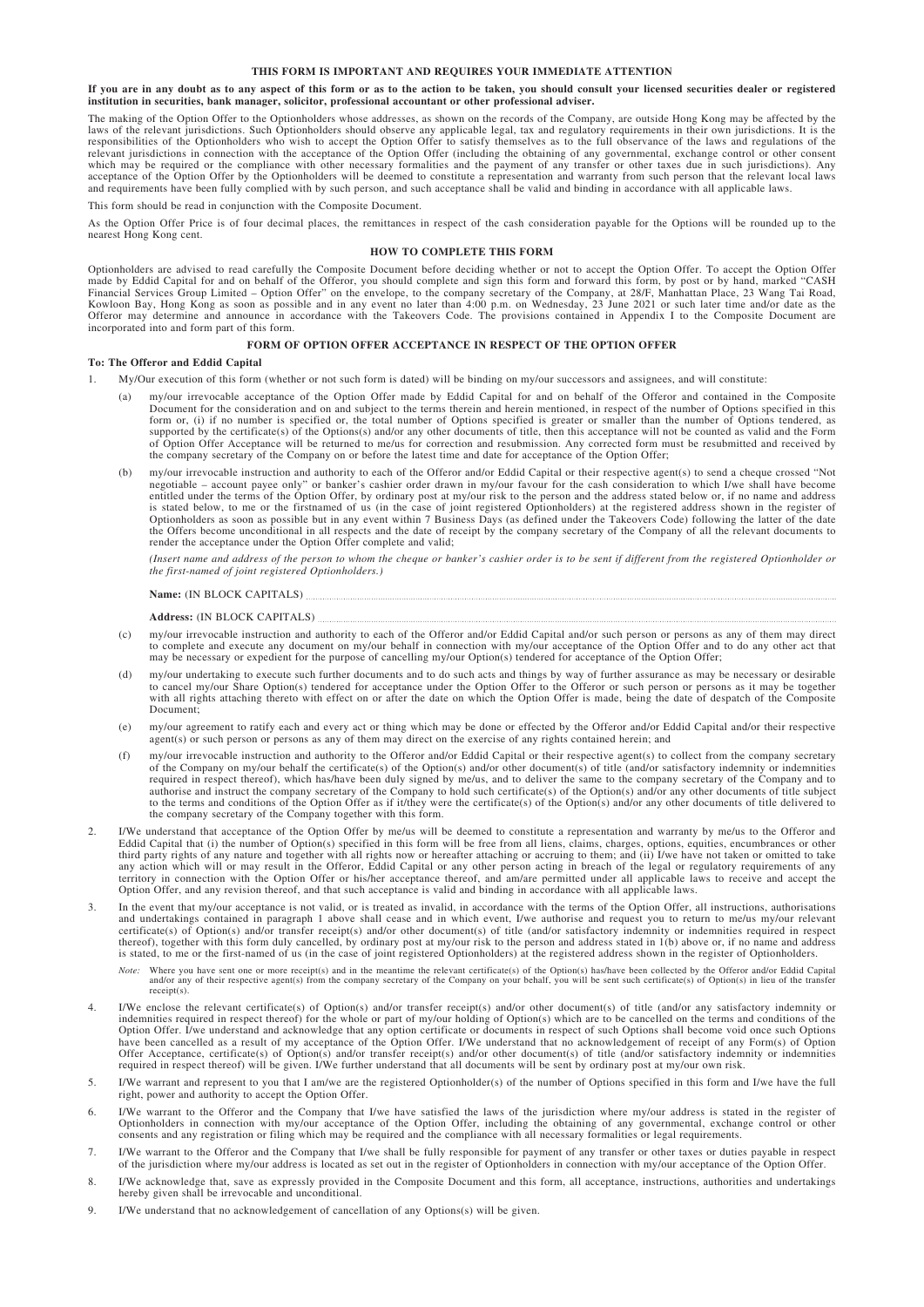## **倘 閣下對本表格任何方面或應採取之行動有任何疑問,應諮詢 閣下之持牌證券交易商或註冊證券機構、銀行經理、律師、專業會計師或其他專 業顧問。**

向本公司記錄所示地址位於香港境外的購股權持有人提出購股權收購建議或會受有關司法權區之法例影響。該等購股權持有人應遵守其本身司法權 區之任何適用法律、稅務及監管規定。欲接納購股權收購建議之購股權持有人有責任完全遵守相關司法權區與接納購股權收購建議有關之法律及法 規(包括取得任何可能需要之政府、外匯管制或其他同意,或遵守其他必要手續及支付相關司法權區之任何過戶費用或其他稅項)。購股權持有人接 納購股權收購建議,即被視為構成有關人士作出之聲明及保證,表示有關人士已完全遵守相關當地法律及規定,而有關接納根據所有適用法例為有 效及具約束力。

本表格須與綜合文件一併閱讀。

由於購股權收購建議價乃計至小數點後四位數,故此購股權應付現金代價之付款將湊整至最接近完整港仙金額。

#### **如何填寫本表格**

購股權持有人決定是否接納購股權收購建前,務請細閱綜合文件。 閣下如欲接納由艾德資本代表收購人提出之購股權收購建議,應填妥及簽署 本表格,盡快以郵寄或專人送交本公司之公司秘書(地址為香港九龍灣宏泰道23號Manhattan Place 28樓),信封面須註明「時富金融服務集團有限公司一 購股權收購建議」,惟無論如何不遲於二零二一年六月二十三日(星期三)下午四時正(或收購人根據收購守則可能決定及公佈之較後日期及╱或時間) 前送達。綜合文件附錄一所載之條文納入本表格並構成其中部分。

### **有關購股權收購建議之購股權收購建議接納表格**

#### **致:收購人及艾德資本**

- 1. 本人╱吾等一經簽署本表格(不論該表格是否已註明日期),本人╱吾等之承繼人及受讓人將受此約束,並表示:
	- (a) 本人╱吾等不可撤回地接納由艾德資本代表收購人提出並於綜合文件載列之購股權收購建議,按照及受制於綜合文件及本表格所載條款, 就本表格指定之購股權數目或(i)倘並無指定數目或指定之購股權總數大於或小於所提交購股權數目(以購股權證書及╱或任何其他所有 權文件證明),則本接納將被視為無效,購股權收購建議接納表格將被退回予本人╱吾等作更正及再行提交。任何經更正之表格必須於 接納購股權收購建議之最後日期及時間或之前再行提交並送回本公司之公司秘書;
	- (b) 本人╱吾等不可撤回地指示及授權收購人及╱或艾德資本或彼等各自之代理,各自就本人╱吾等根據購股權收購建議之條款應得之現金 代價,以「不得轉讓一只准入抬頭人賬戶」方式向本人/吾等開出劃線支票或銀行本票,然後盡快惟無論如何於該等收購建議在所有方面 成為無條件當天或本公司之公司秘書接獲所有相關文件致使購股權收購建議項下之接納為完整及有效之日(以較後者為準)起計7個營業 日(定義見收購守則)內,按以下地址以平郵方式寄予以下人士,或如無於下欄填上姓名及地址,則按購股權持有人名冊所示之登記地址 寄予本人或吾等當中名列首位者(如屬聯名登記購股權持有人),郵誤風險概由本人╱吾等承擔;

(倘收取支票或銀行本票之人士並非登記購股權持有人或名列首位之聯名登記購股權持有人,則請在本欄填上該名人士之姓名及地址。)

**姓名:**(請用正楷填寫)

- (c) 本人╱吾等不可撤回地指示及授權收購人及╱或艾德資本及╱或彼等任何一方可能指定之有關人士,各自代表本人╱吾等填妥及簽署任 何有關本人╱吾等接納購股權收購建議之文件,以及辦理任何其他必需或權宜之手續,以註銷本人╱吾等提交接納購股權收購建議之購 股權;
- (d) 本人╱吾等承諾於必需或合宜時簽署有關其他文件及經進一步確認後進行有關行動及事宜,以註銷本人╱吾等就接納購股權收購建議提 交予收購人或其可能指定之有關人士之購股權連同於提出購股權收購建議日期(即寄發綜合文件日期)或之後生效之所有附帶權利;
- (e) 本人╱吾等同意追認收購人及╱或艾德資本及╱或彼等各自之代理或彼等任何一方可能指定之有關人士於行使本表格所載任何權利時可 能作出或生效之各種行動或事宜;及
- (f) 本人╱吾等不可撤回地指示及授權收購人及╱或艾德資本或彼等各自之代理,代表本人╱吾等向本公司之公司秘書領取經本人╱吾等正 式簽署之購股權證書及╱或其他所有權文件(及╱或令人信納或就此所需之彌償保證),並將有關購股權證書及╱或所有權文件送交本公 司之公司秘書,日授權及指示本公司之公司秘書根據購股權收購建議之條款及條件持有該等購股權證書及╱或其他所有權文件,猶如該 (等)購股權證書及╱或其他所有權文件已連同本表格一併送交本公司之公司秘書。
- 2. 本人╱吾等明白本人╱吾等接納購股權收購建議,將被視為構成本人╱吾等向收購人及艾德資本聲明及保證(i)本表格所註明購股權數目將不 附帶一切留置權、申索權、押記、購股權、衡平權、產權負擔或任何性質之其他第三方權利,並連同於現在或往後附帶或累算之一切權利;及 (ii)本人╱吾等並無採取或不採取任何行動而將或可能致使收購人、艾德資本或任何其他人士違反任何地區與購股權收購建議或其接納有關之 法律或監管規定,且本人/吾等根據所有適用法例獲准接獲及接納購股權收購建議(及其任何修訂),而根據所有適用法例,該接納為有效及 具有約束力。
- 3. 倘按購股權收購建議之條款本人/吾等之接纳屬無效或被視為無效,則上文第1段所載之所有指示、授權及承諾均會失效。在此情況下,本人 吾等授權並懇請 閣下將本人╱吾等之有關購股權證書及╱或過戶收據及╱或其他所有權文件(及╱或令人信納或就此所需之彌償保證)連同 已正式註銷之本表格以平郵方式一併寄予上文1(b)所列之人士及地址,或如未有列明姓名及地址,則按購股權持有人名冊所示登記地址寄予本 人或吾等當中名列首位者(如為聯名登記購股權持有人),郵誤風險概由本人╱吾等承擔。

*附註:* **倘 閣下交出一份或以上過戶收據,而收購人及/或艾德資本及/或彼等各自之任何代理已代表 閣下從本公司之公司秘書領取有關購股權證書,則將向 閣** 下寄發該購股權證書而非過戶收據。

- 4. 本人╱吾等茲附上本人╱吾等持有之全部或部分購股權之相關購股權證書及╱或過戶收據及╱或其他所有權文件(及╱或令人信納或就此所需 之任何彌償保證)按購股權收購建議之條款及條件註銷有關購股權。本人╱吾等明白及確認任何有關該等購股權之證書或文件於該等購股權因 本人接納購股權收購建議在註銷時將成為無效。本人╱吾等明白任何交回之購股權收購建議接納表格、購股權證書及╱或過戶收據及╱或其 他所有權文件(及╱或令人信納或就此所需之彌償保證)概不獲發收據。本人╱吾等亦了解所有文件將以平郵方式寄發且一切郵誤風險概由本人 吾等自行承擔。
- 5. 本人╱吾等向 閣下保證及聲明,本人╱吾等為本表格所註明購股權數目之登記購股權持有人,而本人╱吾等有十足權利、權力及授權接納購 股權收購建議。
- 6. 本人╱吾等向收購人及本公司保證,本人╱吾等已遵守在購股權持有人名冊上列示本人╱吾等地址所在司法權區關於本人╱吾等接納購股權 收購建議方面之法例,包括獲得任何所需之政府、外匯管制或其他同意及任何登記或備案,及辦理一切必須手續或遵守法律規定。
- 7. 本人╱吾等向收購人及本公司保證,本人╱吾等須就支付在購股權持有人名冊上載列本人╱吾等地址所在司法權區關於本人╱吾等接納購股 權收購建議方面應付之任何過戶費用或其他稅項或徵稅承擔全部責任。
- 8. 本人╱吾等知悉,除綜合文件及本表格明文規定外,據此作出之所有接納、指示、授權及承諾均不可撤回及為無條件。
- 9. 本人╱吾等明白將不會作出有關註銷任何購股權之確認。

**地址:**(請用正楷填寫)